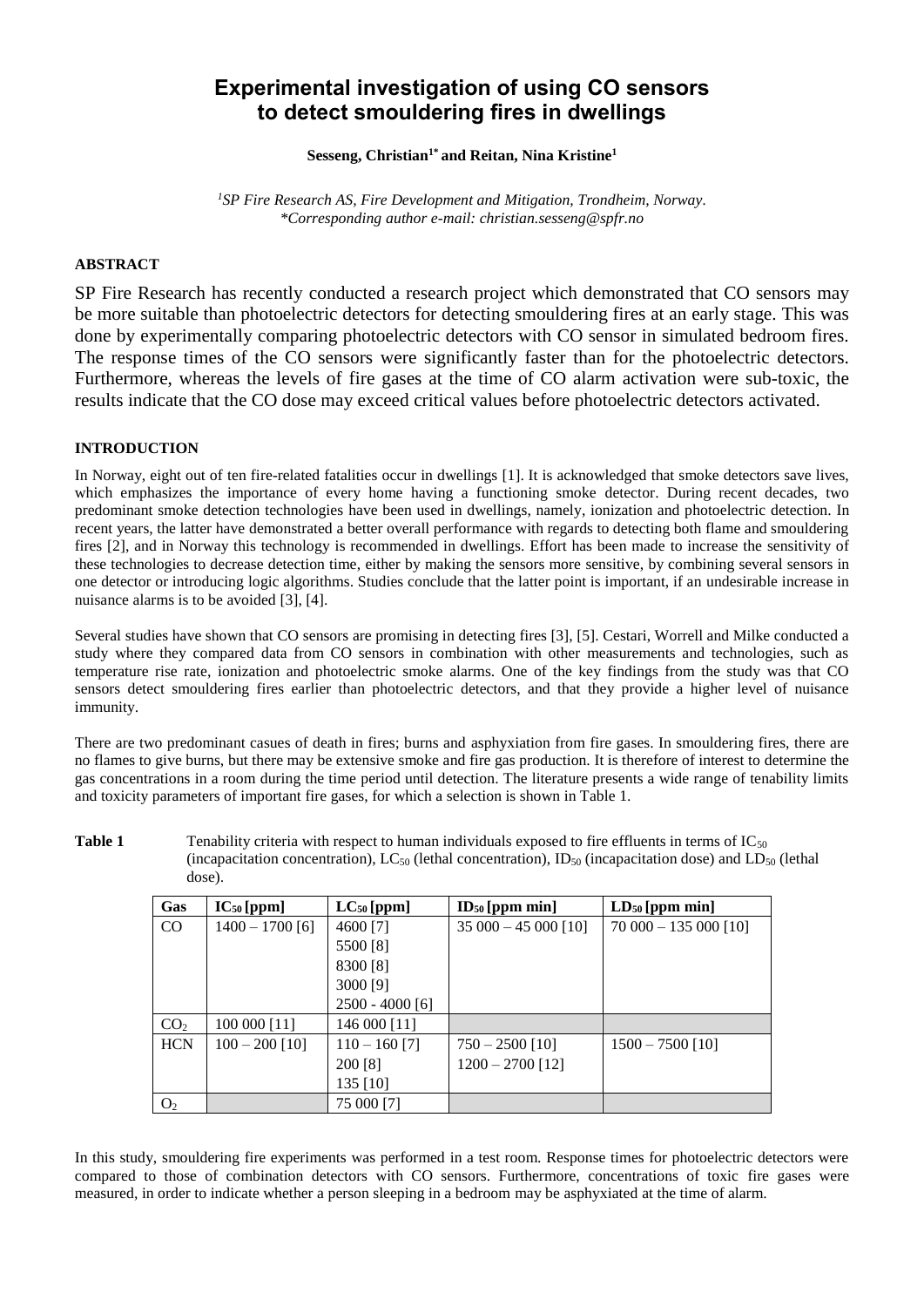#### **METHOD AND TEST SET-UP**

#### **Test enclosure and furnishing**

The tests were conducted in a room that simulated a typical room in dwellings, e.g., a bedroom, and the dimensions complied with ISO 9705 [13]. The door opening was kept closed during the tests to prevent ventilation of fire gases to ensure repeatability.



**Figure 1** The test room was built according to ISO 9705 [13]. The room has a floor area of 8.6 m<sup>2</sup> and a volume of 20.7 m<sup>3</sup>. At one of the end walls there is a door opening, which was kept closed during the tests. The room was furnished with a bed mock-up.

The room was furnished with a 60 cm high bed frame mock-up, which comprised a 50 mm framework and plasterboard measuring  $2.2 \text{ m} \times 1.2 \text{ m}$  ( $1 \times \text{w}$ ) as a mattress substrate.

# **Fire load**

To simulate smouldering fire in upholstered furniture, a piece of polyurethane mattress was used as the fuel load, measuring 70 cm  $\times$  50 cm  $\times$  10 cm (1  $\times$  w  $\times$  h). To initiate a smouldering fire, a heating device consisting of cotton, wound around a 90 cm piece of resistance wire (0.5 mm diameter, 6.88  $\Omega/m$ ), which in turn was wound around a 15 cm long ceramic core, was used, see [Figure 2a](#page-2-0)-b. The device was placed at the centre of the surface of the mattress. To isolate the generated heat and to increase the chances of ignition, the mattress was insulated with ceramic insulation, se[e Figure 2c](#page-2-0).

Preliminary tests showed that the generated smoke would emerge from the mattress segment at different locations from test to test, which could compromise the consistency of the test results. Therefore, to ensure a fixed point of leakage, the mattress segment was placed in a wooden box, with a 51 mm diameter aperture on the top face, see [Figure 2d](#page-2-0).

In the main series of ten tests, the wooden box with the mattress segment was positioned on top of the mock-up at the footend (test no. 1-4), underneath the mock-up (test no. 5-7) and on the floor, in the corner by the door opening (test no. 8-10).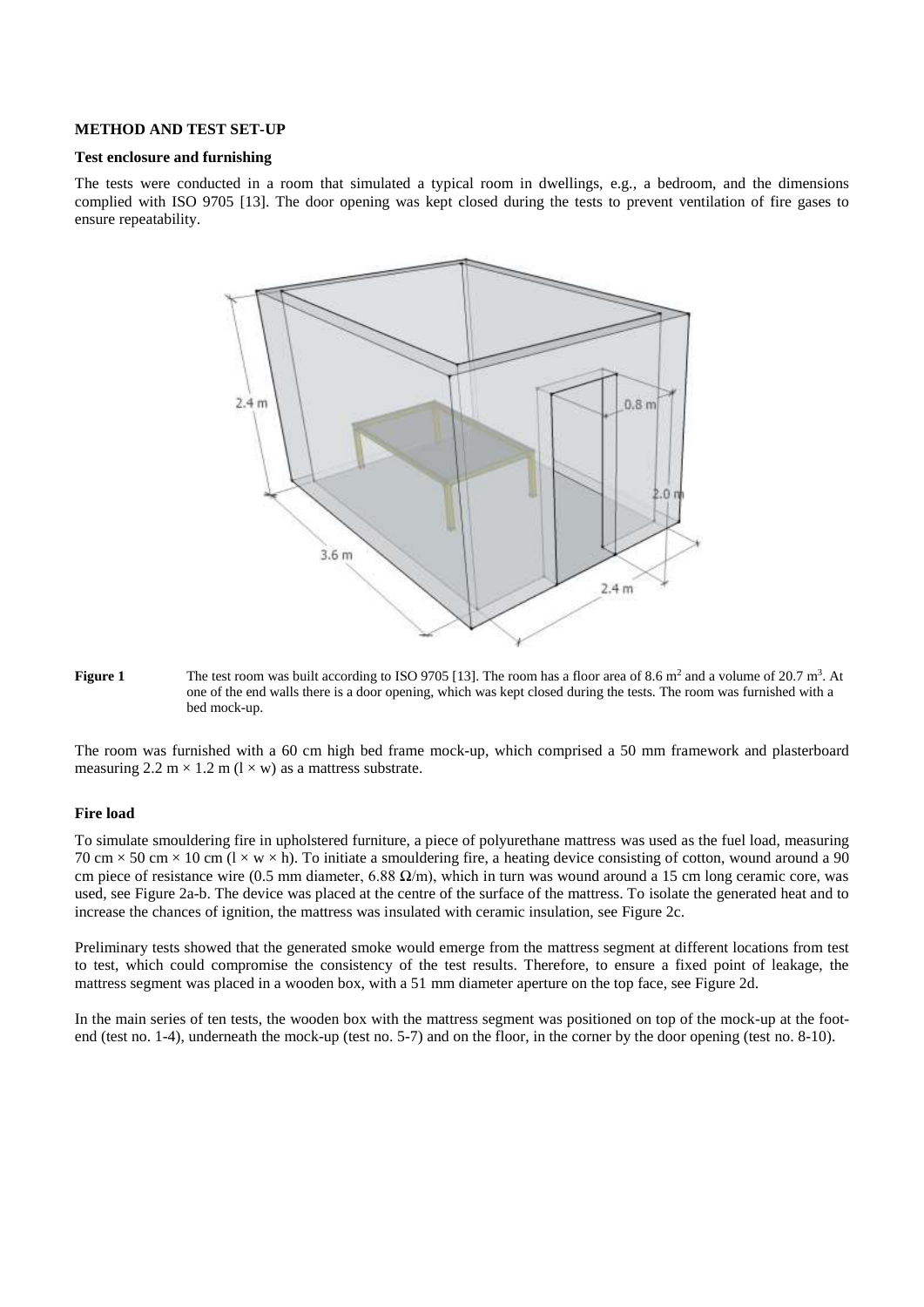

<span id="page-2-0"></span>

#### **Instrumentation and measurements**

Figure 3 shows the positions of the fire detectors in the room. A total of nine photoelectric smoke detectors of three different types were installed in a circle around the centre of the ceiling. These detectors were purchased at a local building materials supplier. In addition, a total of 21 combination detectors with sensors measuring CO concentration, light attenuation and temperature, were installed. Seven of the combination detectors were installed in the ceiling, four were installed on each wall (except the wall with the door opening) and two were installed on the floor underneath the mock-up. The positions of the combination detectors served multiple purposes; investigation of the response time for the CO sensors, investigation of the distribution of CO in the room, and investigation of the effect of dead-air space on response time. The latter is not addressed in this paper. The combination detectors provided continuous measurements for each of the three integrated sensors, whereas the photoelectric detectors provided a binary (alarm/not alarm) signal.

In order to determine the level of toxic fire gases which a sleeping person in a bedroom may be exposed to during a smouldering fire, gas was extracted 20 cm above the mock-up at the head-end, and measured by calibrated gas analysers and Fourier Transform Infrared Spectroscopy (FTIR).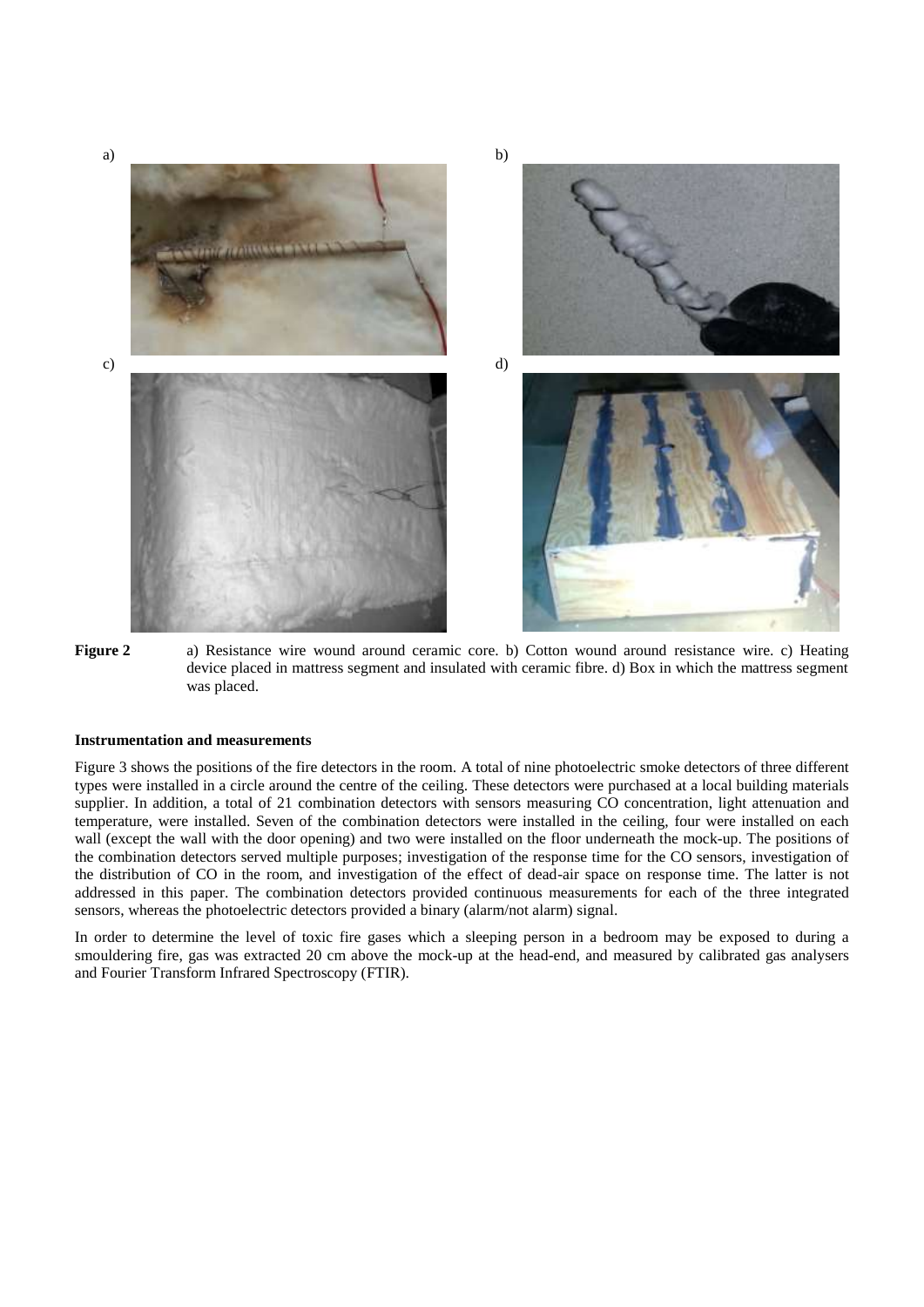

**Figure 3** a) Detector positions in the ceiling: nine photoelectric detectors (blue, green and yellow markers) and 7 combination detectors (red markers). b) Four combination detectors on the short wall. c) Four combination detectors on each of the long walls.

#### **Test procedure**

A total of ten tests were conducted. The only variables in the test series were the position of the mattress segment, and the initial room temperature, which on average was 17.0  $^{\circ}$ C  $\pm$  3.2  $^{\circ}$ C. The gas analysers were calibrated before all tests.

To start the test, the heating device output was set to approximately 23 W. The heating device remained active for 10 minutes before it was switched off. By monitoring a thermocouple embedded in the mattress segment, it was decided whether or not ignition had occurred. If ignition was unsuccessful, the mattress segment was allowed to cool before a new attempt was made. At successful ignition, the fire was allowed to smoulder until all fire detectors had alarmed, or until it died out.

# **RESULTS**

Smouldering fire was observed throughout the test time in nine tests. In one test (test no. 5) there was transition into a flaming fire, and it was therefore excluded from further analyses.

#### **Response time**

**[Figure 4](#page-4-0)** presents average response times for the photoelectric detectors and the combination detectors.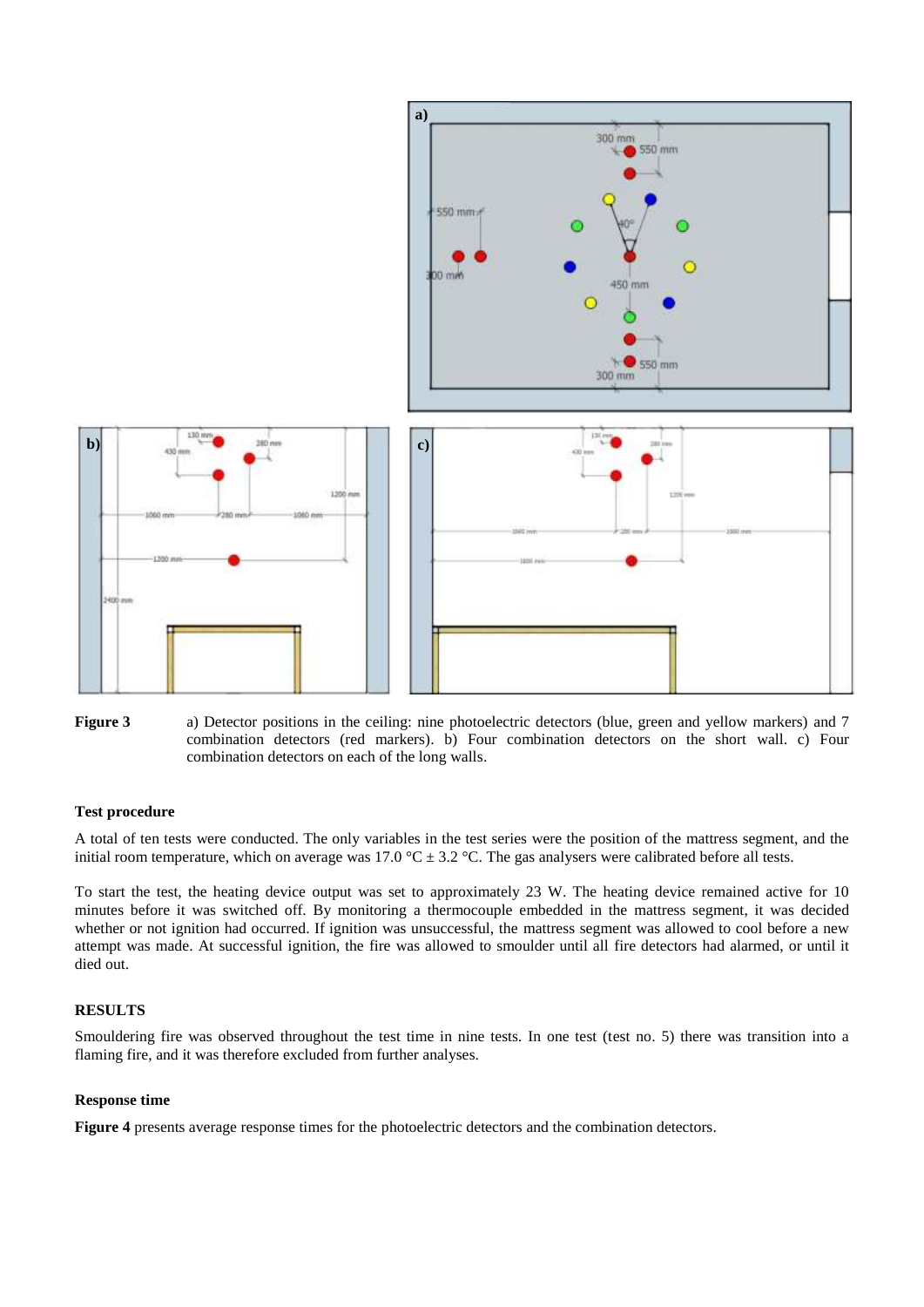

<span id="page-4-0"></span>

On average, the photoelectric detectors were triggered after  $02:29 \pm 00:31$  [hh:mm] (n = 6 tests) and the combination detectors were triggered after  $00:43 \pm 00:10$  [hh:mm] (n = 9 tests), a difference of  $01:49 \pm 00:26$  [hh:mm] (n = 6 tests).

For the combination detectors, it was also observed that the alarm was triggered by the CO sensor before the integrated optical light attenuation sensor detected sufficient amounts of smoke to be triggered.

#### **Gas concentrations**

The gas concentrations and doses measured at the head-end of the bed in each test, at minimum and average response times for the two detector types, are presented in Table 2.

**Table 2** Gas concentrations and doses at times of response for each test. Test no. 5 was excluded due to transition from smouldering to flaming fire. In tests no 8 - 10, none of the photoelectric detectors alarmed.

|                                                |                          | <b>Gas concentration / dose</b> |                         |                 |                   |           |
|------------------------------------------------|--------------------------|---------------------------------|-------------------------|-----------------|-------------------|-----------|
| Time for measurement                           | Test no.                 | $O_2$ [%]                       | $\overline{CO}_2$ [ppm] | CO [ppm]        | CO dose [ppm min] | HCN [ppm] |
|                                                | 1                        | 20.6                            | 1465                    | 576             | 30859             | n/a       |
|                                                | $\mathfrak{2}$           | 20.5                            | 1792                    | 733             | 31384             | n/a       |
| Photoelectric detector:                        | 3                        | 20.6                            | 1431                    | 502             | 17855             | n/a       |
| minimum response time                          | $\overline{\mathcal{L}}$ | 20.5                            | 1868                    | 639             | 22690             | n/a       |
|                                                | 6                        | 20.6                            | 1630                    | 643             | 18985             | n/a       |
|                                                | 7                        | 20.4                            | 2095                    | 993             | 57893*            | n/a       |
|                                                | 1                        | 20.5                            | 1565                    | 664             | 37593*            | n/a       |
|                                                | $\overline{c}$           | 20.2                            | 2705                    | 1453            | 63957*            | n/a       |
| Photoelectric detector;                        | 3                        | 20.5                            | 1722                    | 638             | 24371             | n/a       |
| average response time                          | 4                        | 20.4                            | 2275                    | 907             | 39325*            | n/a       |
|                                                | 6                        | 20.5                            | 2063                    | 933             | 32547             | n/a       |
|                                                | 7                        | 20.4                            | 2163                    | 1075            | 64184*            | n/a       |
|                                                | $\mathbf{1}$             | 20.8                            | 565                     | 25              | 587               | n/a       |
|                                                | $\overline{c}$           | 20.8                            | 509                     | 38              | 425               | n/a       |
|                                                | 3                        | 20.8                            | 446                     | 53              | 1121              | n/a       |
|                                                | $\overline{4}$           | 20.8                            | 472                     | 52              | 802               | n/a       |
| Combination detector:<br>minimum response time | 6                        | 20.8                            | 561                     | $\overline{35}$ | 276               | n/a       |
|                                                | 7                        | 20.8                            | 633                     | 36              | 515               | n/a       |
|                                                | 8                        | 20.8                            | 588                     | 44              | 965               | n/a       |
|                                                | 9                        | 20.8                            | 522                     | 30              | 437               | n/a       |
|                                                | 10                       | 20.8                            | 585                     | 47              | 902               | n/a       |
|                                                | 1                        | 20.8                            | 581                     | 35              | 875               | n/a       |
|                                                | $\overline{c}$           | 20.8                            | 514                     | 42              | 766               | n/a       |
|                                                | 3                        | 20.8                            | 457                     | 62              | 1236              | n/a       |
| Combination detector;                          | $\overline{4}$           | 20.8                            | 493                     | 61              | 965               | n/a       |
| average response time                          | 6                        | 20.8                            | 569                     | $\overline{35}$ | 315               | n/a       |
|                                                | 7                        | 20.8                            | 641                     | 37              | 554               | n/a       |
|                                                | 8                        | 20.8                            | 591                     | 46              | 1019              | n/a       |
|                                                | 9                        | 20.8                            | 524                     | 36              | 489               | n/a       |
|                                                | 10                       | 20.8                            | 580                     | 46              | 960               | n/a       |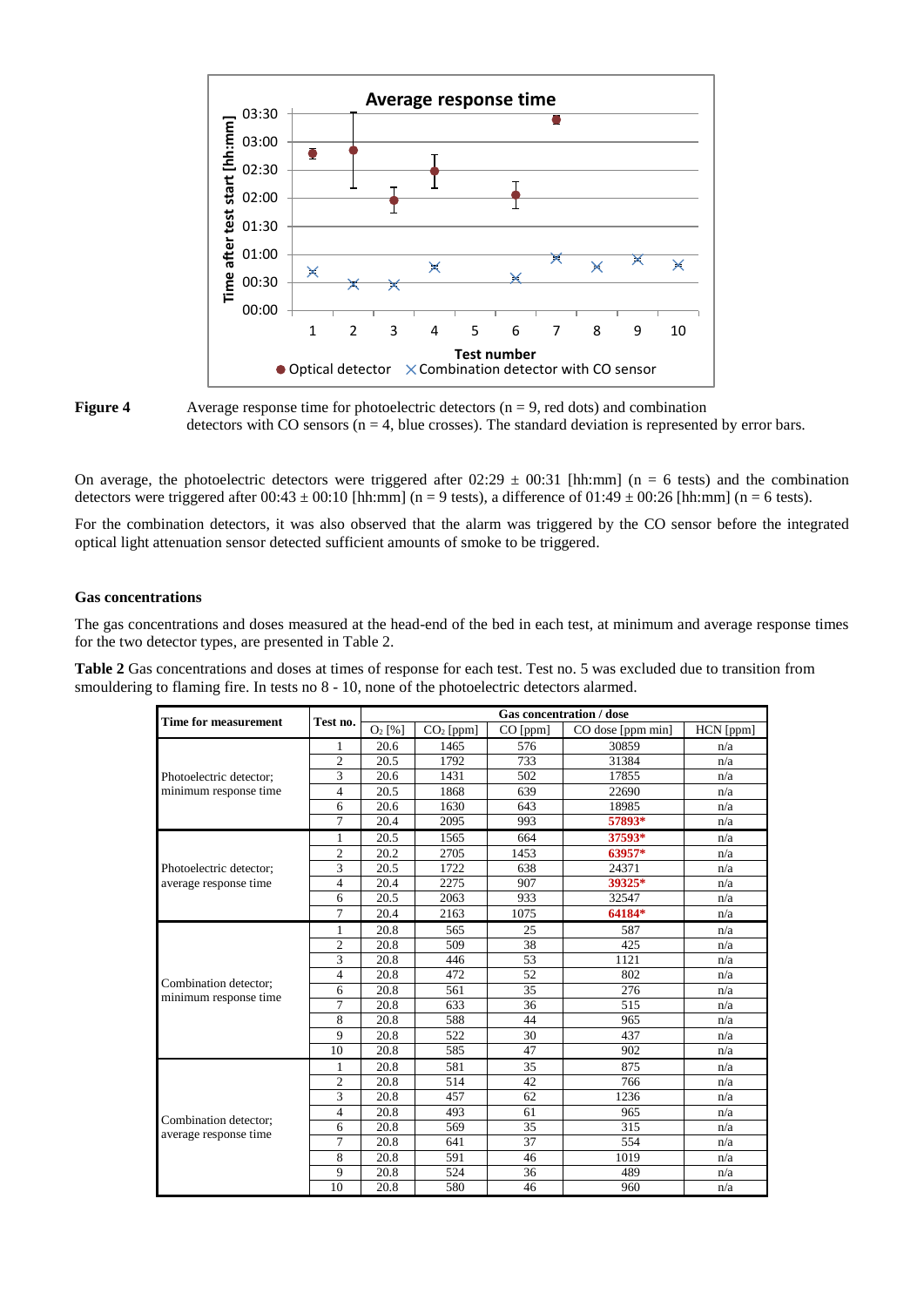In one test (test no.7), the CO dose in the test enclosure had exceeded  $ID_{50}$  when the first photoelectrical smoke detector alarmed. At the average response time of the photoelectric detectors, the CO dose exceeded  $ID_{50}$  in four out of six valid tests. In comparison, the CO doses measured at the combination detectors' average response time was  $< 1236$  ppm  $\times$  min, and thus well below the tenability limits. The absolute gas concentrations (ppm) were non-critical at the times of alarm for both detector types

CO measurements from the 21 combination detectors in the the room were very consistent, and also in good agreement with the CO measurements at the head-end of the mock-up. This indicates that the CO was distributed evenly in the room. This is also reflected in the standard error for the response times of the combination detectors, as represented by the error bars in **[Figure 4](#page-4-0)**.

# **DISCUSSION**

This study has shown that photoelectric smoke detectors may not be safe in a smouldering fire, because a sleeping person may be asphyxiated by CO before the alarm triggers. CO sensors, on the other hand, had shorter response times, which in turn increases a person's chances of survival. In addition, early detection may reduce the notification time for the fire brigade's, which enables lives to be saved and reduced property damage.

These tests represent a scenario without ventilation in the room. In a room with ventilation, the smoke and fire gases may be diluted, resulting in longer time to reach toxic CO doses. It may also cause a longer response time for both CO and photoelectric detectors, and the time difference between the two may be different than has been revealed in this study.

One drawback of conventional detectors, which can be addressed with CO sensors, is nuisance alarms since they react to cooking smoke, steam and dust. CO sensors will only react to CO. This is likely to reduce the number of nuisance alarms substantially.

One of the counter-arguments against using CO sensors to detect fires has been their short service life. However, in recent years the technology has matured, and several manufacturers now ensure a 10 year service life for their products. This is the same lifespan claimed by manufacturers of photoelectric smoke detectors, as well as the replacement time recommended by the Norwegian authorities. Another counter-argument is that CO sensors are more expensive than conventional photoelectric smoke detectors. Anecdotal evidence suggests that stand-alone CO sensors (without smoke detection) cost 3-4 times a conventional photoelectric detector, whereas the more sophisicated detectors are 10 times the price. It is necessary to conduct a cost benefit analysis to see if the increased costs can be justified by the increased level of safety. However, it is likely that the price for such detectors (with CO sensors) will decrease as the technology matures and more manufacturers enter the market and the competition increases.

The CO measurements in this study demonstrated an even distribution of CO in the room. This indicates that in the case of smouldering fires in rooms with low degree of ventilation, the placement of the CO sensor is of minor importance. However, in flaming fires, there is a lower degree of CO production than in smouldering fires. There is also higher thermal buoyancy which may lead smoke particles to the smoke detector quicker than the CO molecules diffusing throughout the room, especially in larger rooms. Hence, smoke detectors, irrelevant of technology, should be installed in the ceiling, as is currently the case.

## **CONCLUSIONS**

In this specific test setup, combination detectors that included CO sensors have proved able to detect and warn about an ongoing smouldering fire several hours before conventional smoke alarms. It was also shown that the CO doses a sleeping person would be exposed to in the time period before detection by the combination detectors were sub-toxic. For comparison; in four out of six valid tests, the CO doses had exceeded  $ID<sub>50</sub>$  by the time the photoelectric detectors alarmed. By utilizing CO detection technology in fire detection, one may decrease time to detection and hence increase chance for egress and survival.

## **ACKNOWLEDGEMENTS**

This study was financed by the Norwegian Directorate for Civil Protection and the Norwegian Building Authority.